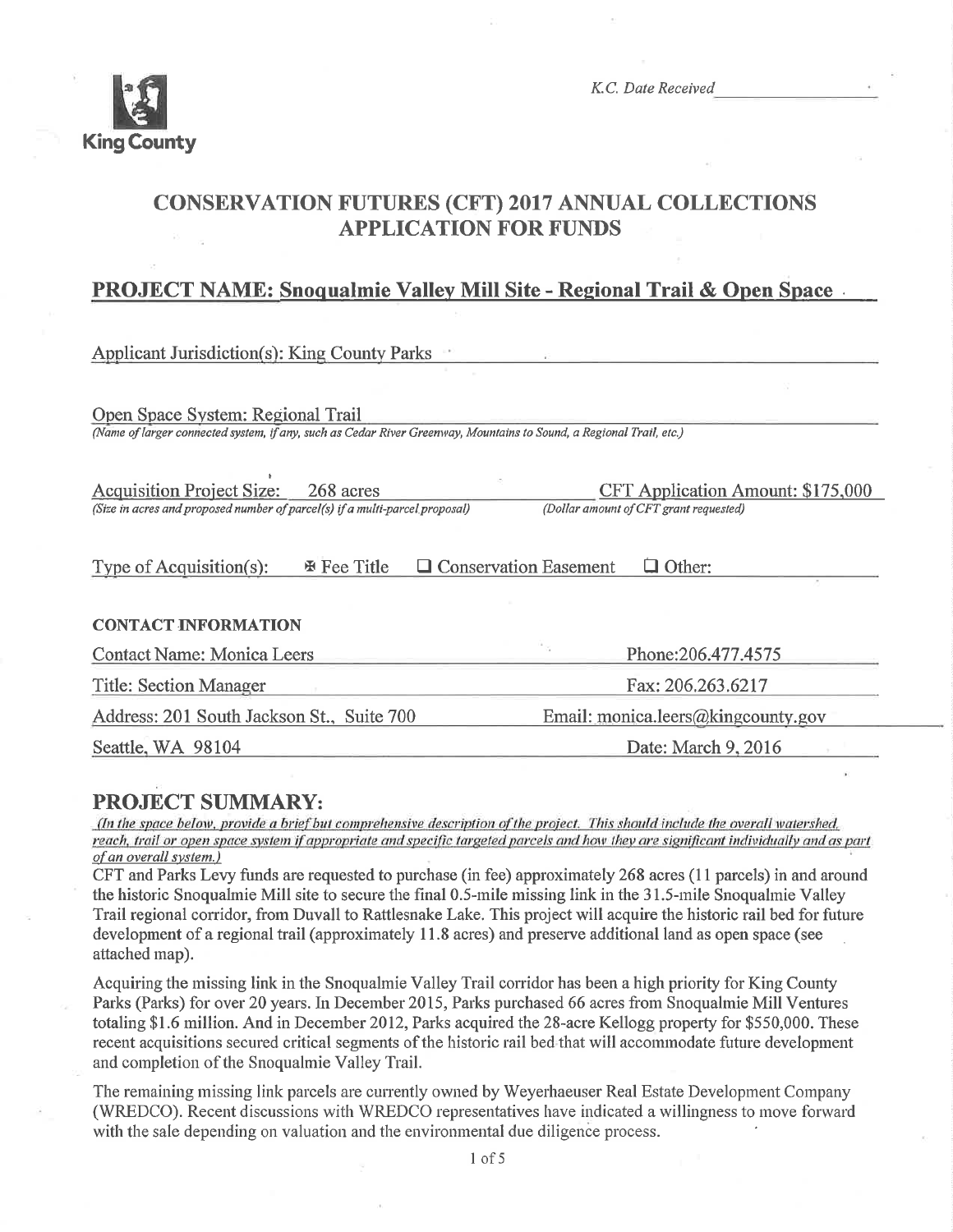#### 1. OPEN SPACE RESOURCES

Please review the attached evaluation criteria. For the proposed acquisition parcel(s), please mark those criteria that apply and thoroughly, yet succinctly, describe in the space below how the proposed acquisition satisfies each morked criteria. Please clearly describe how these criteria nùght be met at a landscape level, and how they apply to individual parcels. If restoration is part of the plan, please briefly describe the current condition and the hoped for restored condition that is the goal of the acquisition.

- 
- $\mathcal{F}$  A. Wildlife habitat or rare plant reserve  $\mathcal{F}$  E. Historic/cultural resources <br>  $\Box$  F. Urban passive-use natural area/greenbelt  $\Box$  B. Salmon habitat and aquatic resources  $\Box$  F.
- 
- 

#### A. Wildlife habitat or rare plant reserve

- 
- 
- **X C.** Scenic resources **x** G. Park/open space or natural corridor addition
- $\mathfrak{B}$  D. Community separator  $\mathfrak{B}$  H. Passive recreation opportunity/unmet needs

The Cascade forests are linked to Puget Sound lowland habitat along the Snoqualmie River watershed through Wildlife Habitat Networks, designated in the King County Comprehensive Plan (KCCP). These targeted parcels are located approximately one-half mile from a designated Wildlife Habitat Network and would contribute to habitat mobility and as an additional buffer to those mandated 300 foot wide corridors. Habitat networks are comprised of natural vegetation linking priority wildlife habitat with critical areas, their buffers, trails and open space. KCCP Policies E-107 and E-483 require the designation and mapping of habitat networks for threatened, endangered, and priority species and direct that connections within these coridors be protected to reduce the impacts of habitat fragmentation and be managed to help enhance priority habitat within them. The wildlife inhabiting this area is typical of west side mature second growth forest habitats and thus includes a variety of migratory and resident birds (approximately 80 species), mammals, arnphibians and fish. Species known to use this area are: black bear, cougar, coyote, bobcat, mule deer, raccoon, mountain beaver, barred owls, pileated woodpecker, Pacific tree frog, Pacific giant salamander and red-legged frogs (which are Species of Local Importance as designated in KCCP Policy E-487). The city has a large elk range delineated on their Priority Fish and Wildlife map and salmon are active in the adjacent river. All wetlands and streams and their buffers are designated as fish and wildlife habitat conservation areas.

#### C. Scenic resources

Protection of lands along regional trail corridors creates a larger scenic open space buffer and significantly enhances trail users' experience. The Snoqualmie Valley Trail corridor is an integral part of the Mountains to Sound Greenway (MTSG). Acquisition of these parcels would be consistent with MTSG's goal of protecting open space lands along a 100-mile corridor of Interstate 90 from Seattle to Central Washington in order to enhance scenic beauty, conserve wildlife habitat and provide recreational opportunities.'The acquisition also includes the Snoquahnie Mill Pond (aka Borst Lake). In addition, views of the surounding landscape (Cascade foothills, Issaquah Alps and adjacent valley) can be seen from these parcels.

#### D. Community separator

Several of these proposed parcels include the Snoqualmie Valley Trail corridor which provides a visual and functional separation between the City of Snoqualmie and lands within rural King County. Most of the subject properties lie within a recently annexed area to the City of Snoqualmie; several parcels lie just outside the city limits in the unincorporated, rural area.

#### E. Historic/Cultural Resources:

Historically, the property served as a part of a busy Snoqualmie Mill site - with Lake Borst used to store logs prior to processing. The mill site was developed and utilized for commercial, industrial and residential purposes for nearly 100 years. From 1917 to 2003, the Snoqualmie Falls Lumber Co. and its parent company, Weyerhaeuser, operated a large sawmill on the site. The trail corridor parcels are a part of two former transcontinental railways, the Northern Pacific and the Chicago, Milwaukee, St. Paul and Pacific, that served the historically important logging and timber industry in the valley. The conversion of former rail lines to trails keeps alive the spirit and experience of mobility through the landscape. Overall, the site offers many opportunities as a historic/cultural destination as well as target location to bolster the city of Snoqualmie's tourism and economic initiatives. The Snoqualmie area has long been a tourist destination based on the existence of Snoqualmie Falls, with a spectacular height of 268 feet, and the adjacent Salish Lodge. The historic train depot transports tourists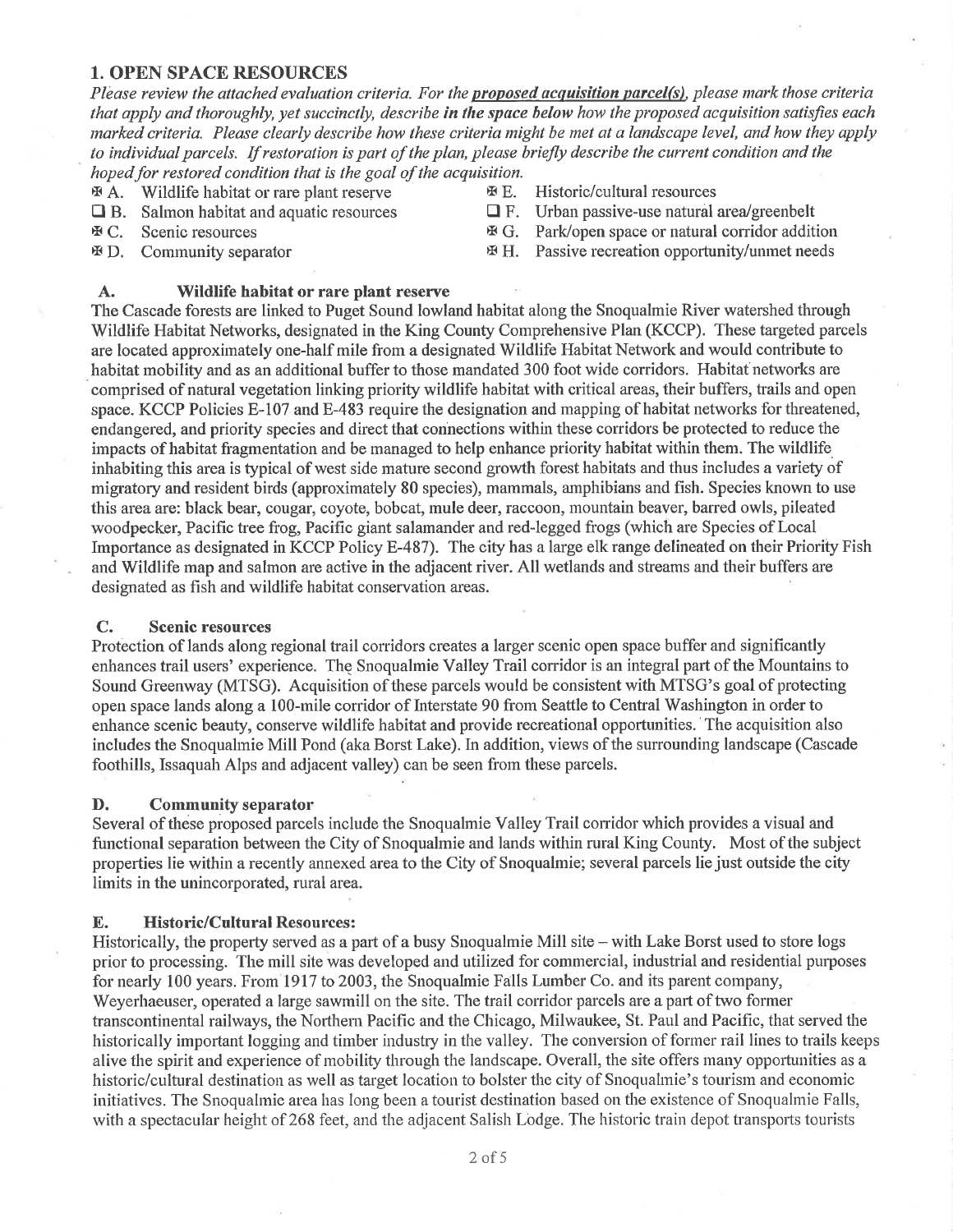from downtown to the 'Falls' and back, as well as to North Bend.

#### G. Park/open space or natural corridor addition

A large component of the property is essentially considered to be open space or recreational land. The property has significant frontage along the Snoquahnie River and includes Lake Borst, a large lake with an island, comprising approximately 145 acres. The areas outside of the lake are rnoderately to somewhat heavily forested. Acquisition of this site would add to a number of significant publicly-owned open space lands along the Snoquahnie Valley Trail coridor, including Tolt-MacDonald Park, Griffrn Creek and Three Forks Natural Areas and the Meadowbrook Farm as well as the permanently protected 90,000 acre Snoquahnie Forest and the 570-acre Tokul Creek Forest easement sites. The Snoqualmie Valley Trail also meanders past working farms, many of which are preserved Farmland Preservation properties.

#### H. Passive recreation opportunity/unmet needs

Acquisition of these parcels would allow King County Parks to move forward with planning, design and construction of the gap in the Snoqualmie Valley Trail from Tokul Road to Mill Pond Road, providing a contiguous 31.5-mile recreational trail through the rural towns of Duvall, Carnation, Snoqualmie, Preston, Fall City and North Bend for multiple users (hikers, bikers and equestrians). The site is located near the downtown area of the city of Snoqualmie, which is situated west of North Bend, and east of Issaquah, in eastern King County. All three growing cities are adjacent to I-90, providing easy access to passive recreation opportunities. The city of Snoqualmie has seen a relatively large amount of growth most of which can be attributed to the development of Snoquahnie Ridge. The Snoquahnie Valley Trail is also used by many different types of trail users to access a significant number of smaller trail networks on both public land and privately owned land. Therefore, the future trail and protected public open space at the site will provide significant passive recreation opportunities both locally and regionally.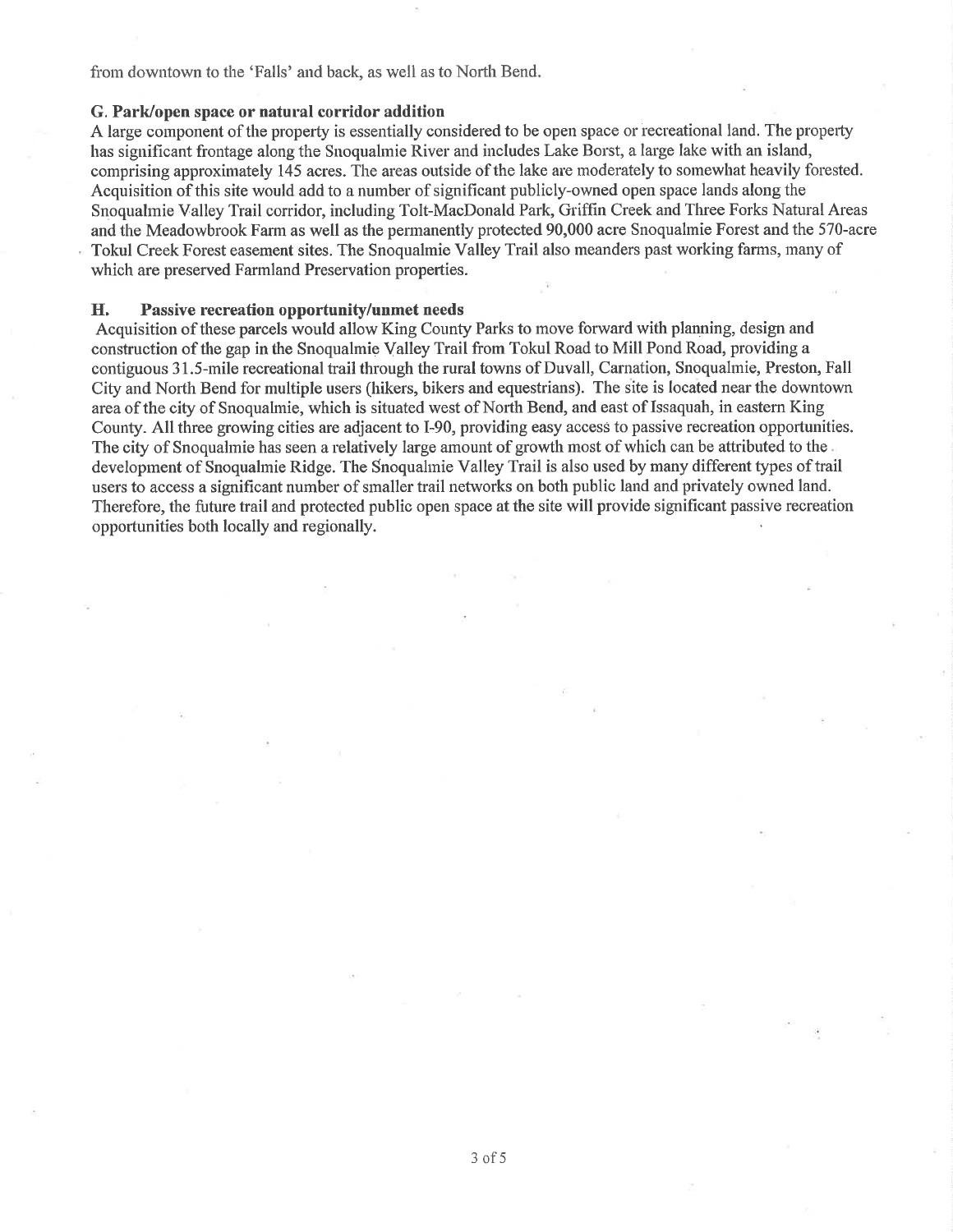## 2. ADDITIONAL FACTORS

For the **proposed acquisition parcel(s)**, please mark all criteria that apply and thoroughly, yet succinctly, describe in the space below how the proposed acquisition satisfies each marked criteria.

- E A. Educational/interpretive opportunity
- $\mathfrak{B}$  B. Threat of loss of open space resources
- x C. Ownership cornplexity/willing seller(s)/ownership interest proposed
- $\Box$  D. Partnerships Describe any public or private partnerships that will enhance this project
- x E. Is the properly identified in an adopted park, open space, comprehensive, or community plan?
- $\Box$  F. Transferable Development Credits (TDC) participation

### A. EducationaUinterpretive opportunity

The parcels include the missing link on a highly used corridor and provide excellent opportunities for reaching a large number and wide variety of trail users. In addition, acquisition of these parcels could provide opportunities for various interpretive facilities including educational signage related to cultural history, as well as the importance of conserving urban separators, scenic greenbelts and restoring wildlife habitat. In addition, since the target parcels include the historic rail corridor within the fonner Snoquahnie Mill site and provide views of nearby forest production lands, the history and importance of forestry and the railroad could be part of the educational message.

#### B. Threat of loss of open space resources

WREDCO has indicated a willingness to sell if the valuation meets expectations and if they can reach agreement with King County on the environmental due diligence process. If the properties are not acquired, it would jeopardize the County's ability to acquire the final missing link in the 31.5- mile regional trail corridor and develop the trail. In addition, an opportunity would be lost for placing in public ownership over 260 acres of scenic open space resources that would provide passive recreation, wildlife habitat viewing and rural, small town experiences.

## C. Ownership complexity/willing seller(s)/ownership interest proposed

The properties are not currently on the market, but the current owner, WREDCO, has expressed an interest in selling to the county for purposes of completing the regional trail.

## E. Is the property identified in an adopted park, open space, comprehensive, or community plan?

Both the King County Comprehensive PIan (KCCP) and the 2010 King County Open Space PIan contain policies that dirèct acquisition, planning, and stewardship of KC Parks and Regional Trails. The acqúisition of these parcels is consistent with these policies as follows.

#### The Open Space Plan policies direct Parks to:

- acquire lands that add to a Regional Trail Corridor as identified in the 2008 Regional Trails Needs Report and the 2004 Regional Trail Inventory Guidelines
- o focus regional open space efforts on the natural watershed systems and regional systems such as the wildlife habitat network and the Mountains to Sound Greenway; and conserye lands that provide connectivity with existing county ownership
- emphasize acquisition and development of sites that provide multiple benefits and functions
- o resolve a resource/land management issue, such as maintenance access

## The Parks, Recreation and Open Space Chapter (Ch. 6) of the KCCP states:

- King County shall complete a regional trails system, linking trail corridors to form a countywide network. King County will continue to primarily own the land necessary for the operation and management of the trail system (Policy P-106)
- KC Parks should facilitate educational and interpretive programs that further the enjoyment, understanding and appreciation of the natural, cultural and recreational resources. (Policy P-107)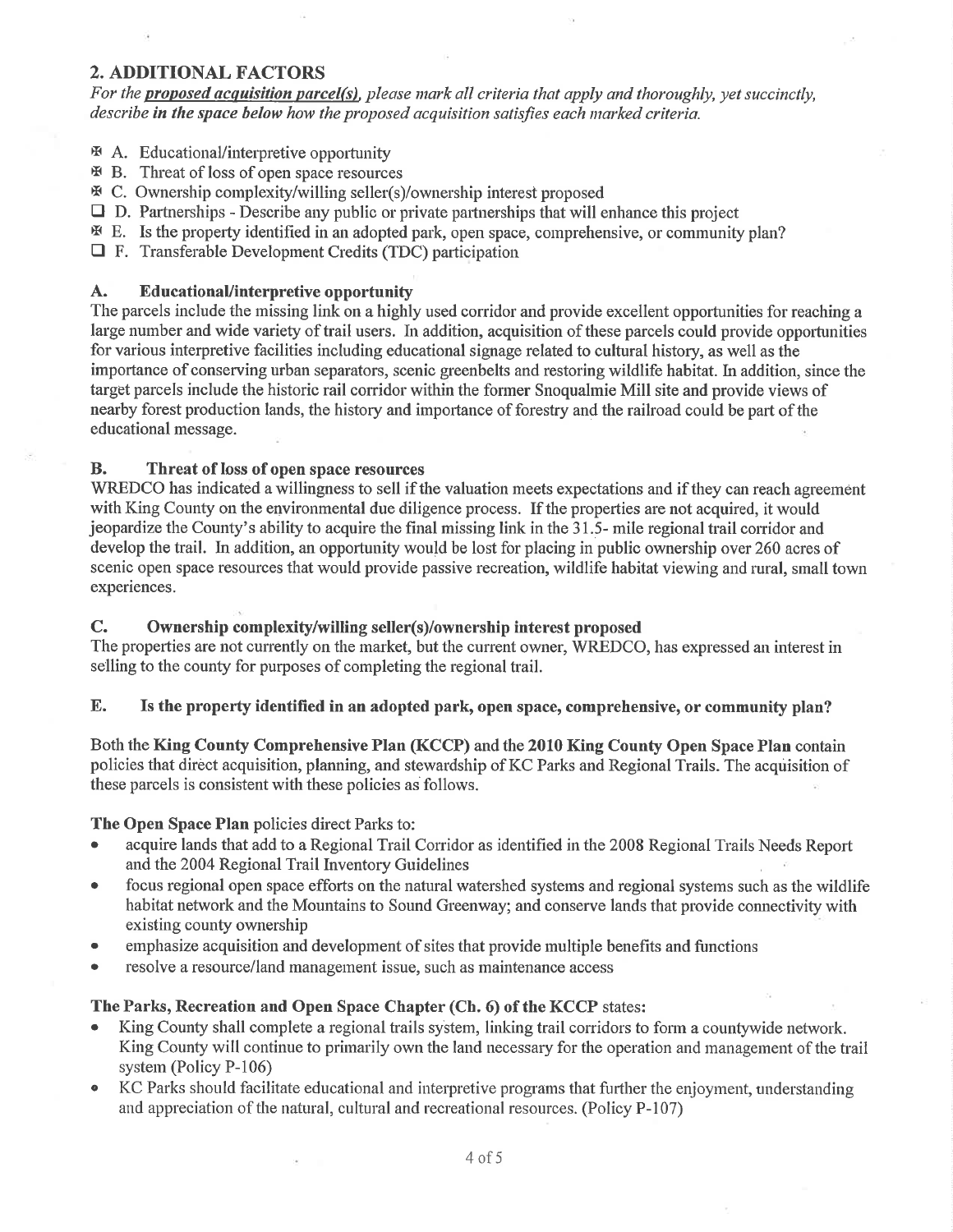The King County Parks Regional Trail Needs Report, the County's long-term regional trails capital development program, specifies the build out of the Snoqualmie Valley Trail corridor in this location. The proposed acquisition will secure the final missing link in the trail in and around the historic Snoqualmie Mill site. The report also includes the following policy direction:

• One of the highest priority project implementation focus areas is providing connectivity, ensuring that connections or missing links are completed in the regional trail network to enhance usability, increasing the network's value for recreation and as a transportation alternative.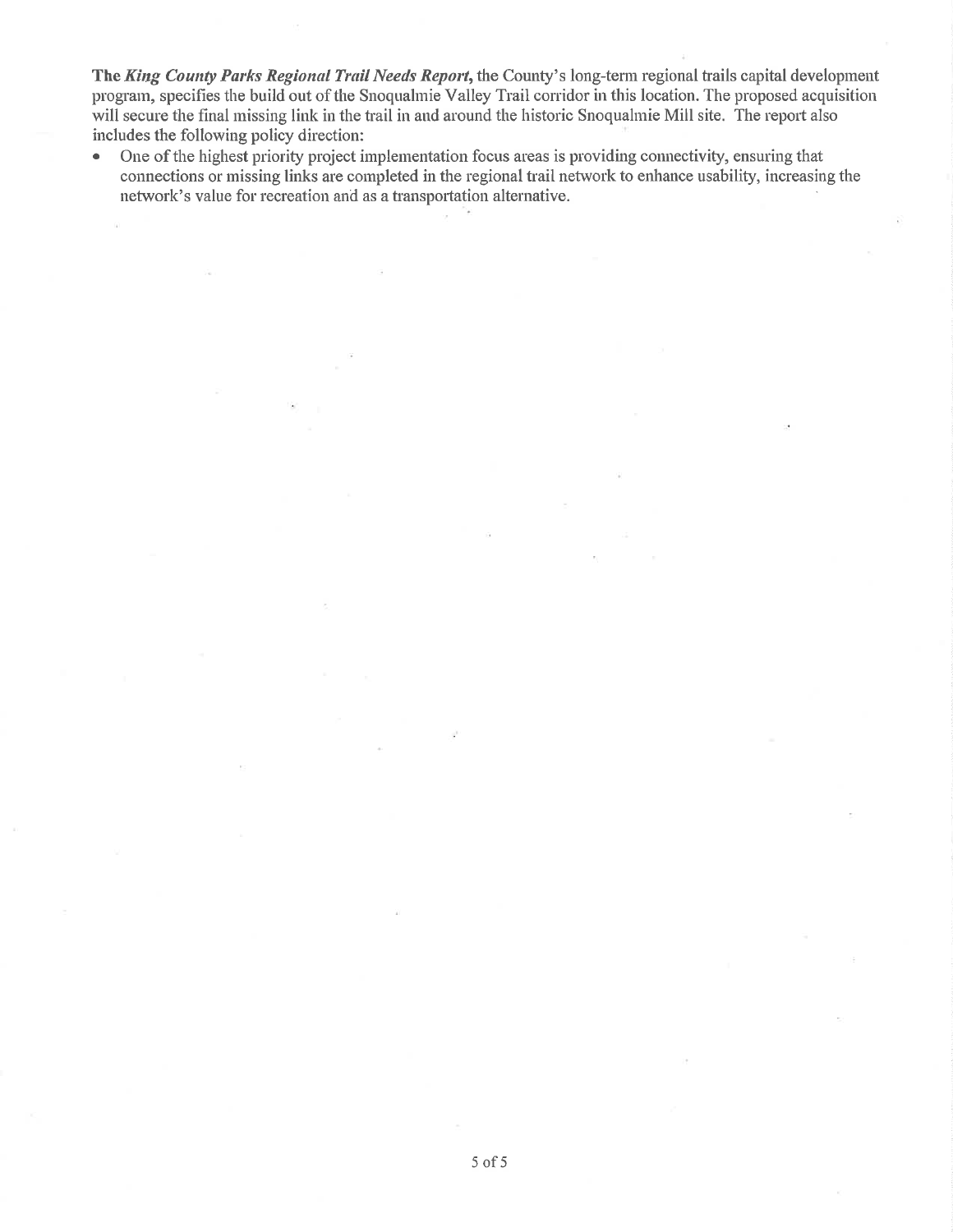# 3. STEWARDSHIP AND MAINTENANCE

How will the property be stewarded and maintained? Does the property lend itself to volunteer stewardship opportunities? How will ongoing stewardship and maintenance efforts be funded?

The target properties are located on and adjacent to the existing regional trail corridor, managed and maintained by King County Parks. Proximity to existing park sites and facilities creates efficiencies in management. Site stewardship would be funded by the Parks Levy (which includes funding for stewardship of new acquisitions and capital funds for facility development). hr addition, King County Parks has expanded its Regional Trails Ambassador and Adopt-a- Trail programs over the last few years, increasing the programs' effectiveness in facilitating citizen and community group involvement in helping provide enhanced monitoring of trails, litter control and assisting with education about, and cornpliance with, trail use rules. Lastly, the King County Volunteer Program sponsors numerous restoration events and this site would provide an excellent location for events that would help facilitate replanting of disturbed areas and control of invasive plants.

# 4. PROJECT BUDGET

| 1) TOTAL CFT APPLICATION AMOUNT <sup>a-</sup>   | CFT: \$175,000        |
|-------------------------------------------------|-----------------------|
| $(2)$ TOTAL PEL APPLICATION AMOUNT <sup>o</sup> | <b>PEL: \$175,000</b> |

<sup>a</sup>Allowable CFT acquisition costs (Ordinance 14714): The disbursement of funds shall be made only for capital project expenditures that include costs of acquiring real property, including interests in real property, and the following costs: the cost of related relocation of eligible occupants, cost of appraisal, cost of appraisal review, costs of title insurance, closing costs, pro rata real estate taxes, recording fees, compensating tax, hazardous waste substances reports, directly related staff costs and related legal and administrative costs, but shall not include the cost of preparing applications for conservation futures funds.<br><sup>b</sup>King County projects only, if applicable.

#### Estimation of property value:

Briefly note how land values have been estimated (i.e., appraisal, property tax assessment, asking price, letter of value or other means).

An appraisal dated January 8, 2015 valued the property at \$475,000.

Approximately 10 percent has been added to adjust for the value in March 2016.

There are relatively high staff costs associated with this transaction due to attorney/legal costs.

| <b>PROJECT COSTS</b>                                   | ESTIMATED DOLLAR AMOUNT OR RANGE |
|--------------------------------------------------------|----------------------------------|
| Total property interest value                          | \$529,000                        |
| Title and appraisal work                               | \$5,000                          |
| Closing, fees, taxes                                   | \$5,000                          |
| Relocation                                             | \$0                              |
| Hazardous waste reports                                | \$10,000                         |
| Directly related staff, administration and legal costs | \$40,000                         |
| <b>Total Project Costs (CFT and other funds)</b>       | \$589,000                        |

| <b>MATCHING FUNDS: Existing Sources</b><br>(CFT can only provide a maximum of 50% of anticipated<br>project costs) | <b>DATE</b><br>(Expended or Committed) | <b>DOLLAR AMOUNT</b><br>(Expended or Committed) |
|--------------------------------------------------------------------------------------------------------------------|----------------------------------------|-------------------------------------------------|
| <b>Conservation Futures (Existing funds)</b>                                                                       | 2015 Allocation and Re-<br>allocation  | \$239,035                                       |
| Park Levy                                                                                                          | 2017 Request                           | \$175,000                                       |
|                                                                                                                    |                                        |                                                 |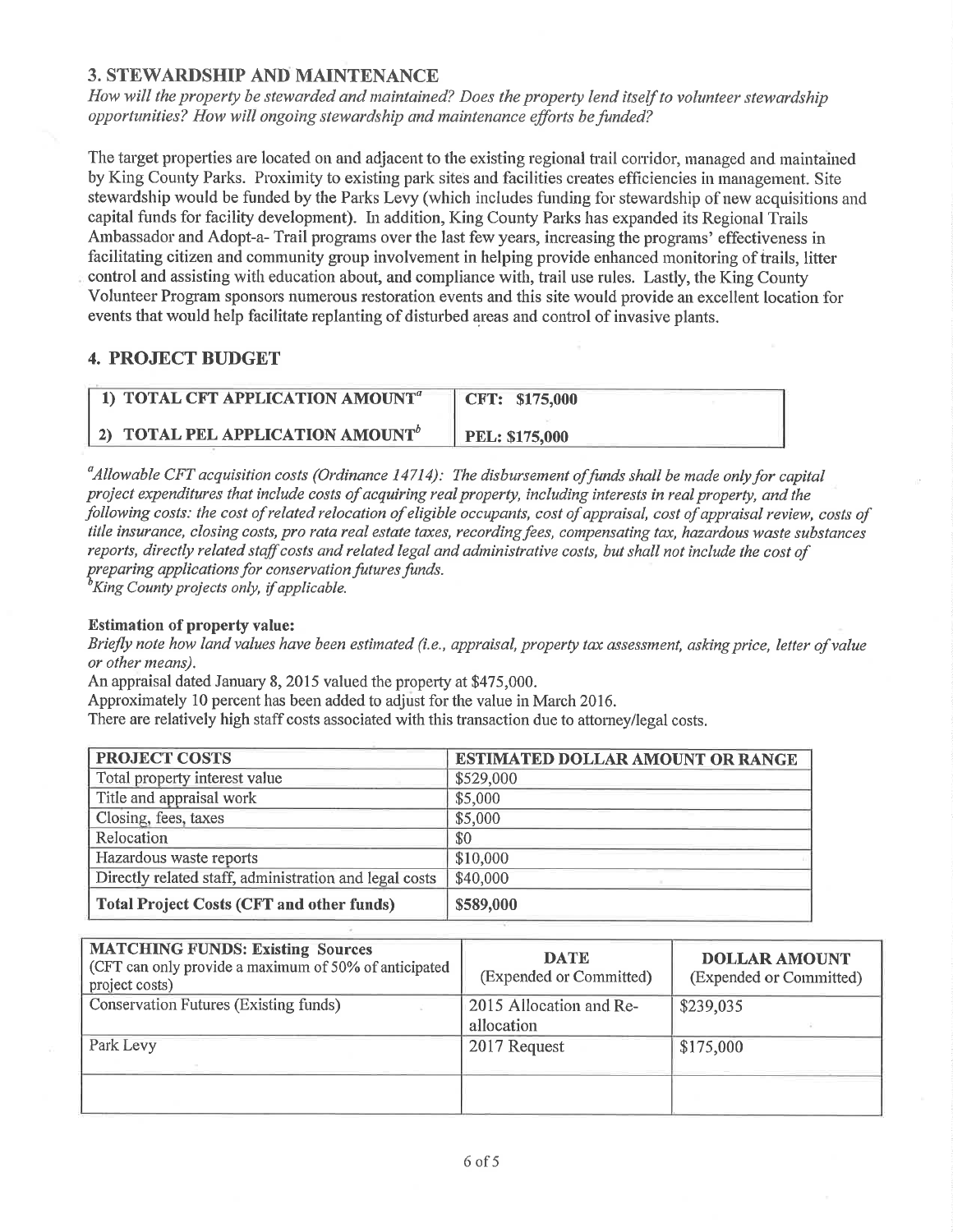| <b>Total CFT Funds Previously Received</b><br><b>This Project</b>             | 2015 CFT Allocation and<br>Re-allocation | \$239,035 |
|-------------------------------------------------------------------------------|------------------------------------------|-----------|
| <b>Total Matching Funds and Past CFT Funds</b><br><b>Currently Identified</b> | Park Levy 2017                           | \$175,000 |
| <b>Unidentified Remaining Match Need</b>                                      | <b>CFT</b>                               | \$175,000 |

Unidentified remaining match need: What funds are anticipated and what is the time frame? Please briefly discuss how the unidentifìed remaining match need above will be met.

This project is requesting \$175,000 of 2017 Park Levy funds to serve as the matching requirement for the CFT request of \$175,000.

# 5. IN-KIND CONTRIBUTIONS FROM PARTNERSHIPS

| <b>Brief Activity Description</b> | <b>Dollar Value of</b><br>In-kind<br><b>Contribution</b> | <b>Status</b><br>(Completed or Proposed) | <b>Activity Date Range</b><br>(Completion Date or Proposed<br><b>Completion Date)</b> |
|-----------------------------------|----------------------------------------------------------|------------------------------------------|---------------------------------------------------------------------------------------|
| 74                                |                                                          |                                          |                                                                                       |
|                                   | $\sim$                                                   | ital.                                    |                                                                                       |
|                                   |                                                          |                                          |                                                                                       |
| <b>TOTAL</b>                      |                                                          |                                          |                                                                                       |

#### 6. ATTACHED MAPS (Two maps are now required: 1) site map and 2) general location map; you may also include one additional map, aerial photo or site photo)

 $8\%$  x 11" maps are preferred, but 11 x 17" is acceptable if folded and hole-punched for insertion into a three-ring binder.

Site Map that shows the following:

- Each parcel proposed for acquisition in yellow or distinct shading and an indication of any parcel proposed for less than fee simple acquisition, such as a conservation easement;
- Location of any proposed development to the site such as parking, trails or other facilities;
- Location of any proposed site restoration;
- Existing adjacent public (local, state or federal) parks or open spaces labeled and shown in dark green or distinct shading.

Location Map that shows the following:

- Other permanently protected open spaces (private, non-profit, institutional, etc.) shown in light green or distinct shading;
- Major water courses such as creeks, rivers, lakes or wetlands;
- Major roads, arterial roads or regional trails.
- $\bullet$  Map scale: This map should show approximately a ten-mile radius around the proposed acquisition(s).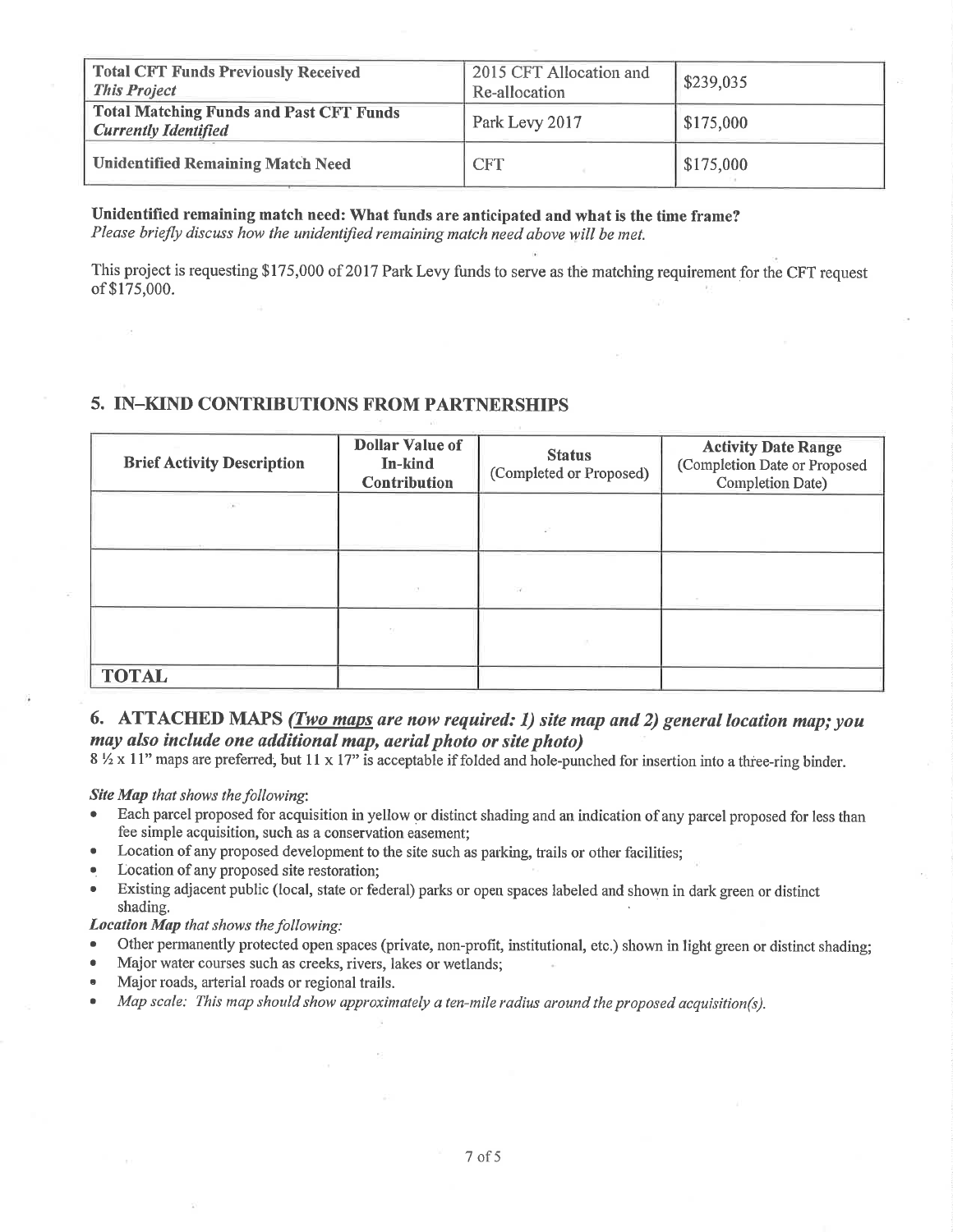